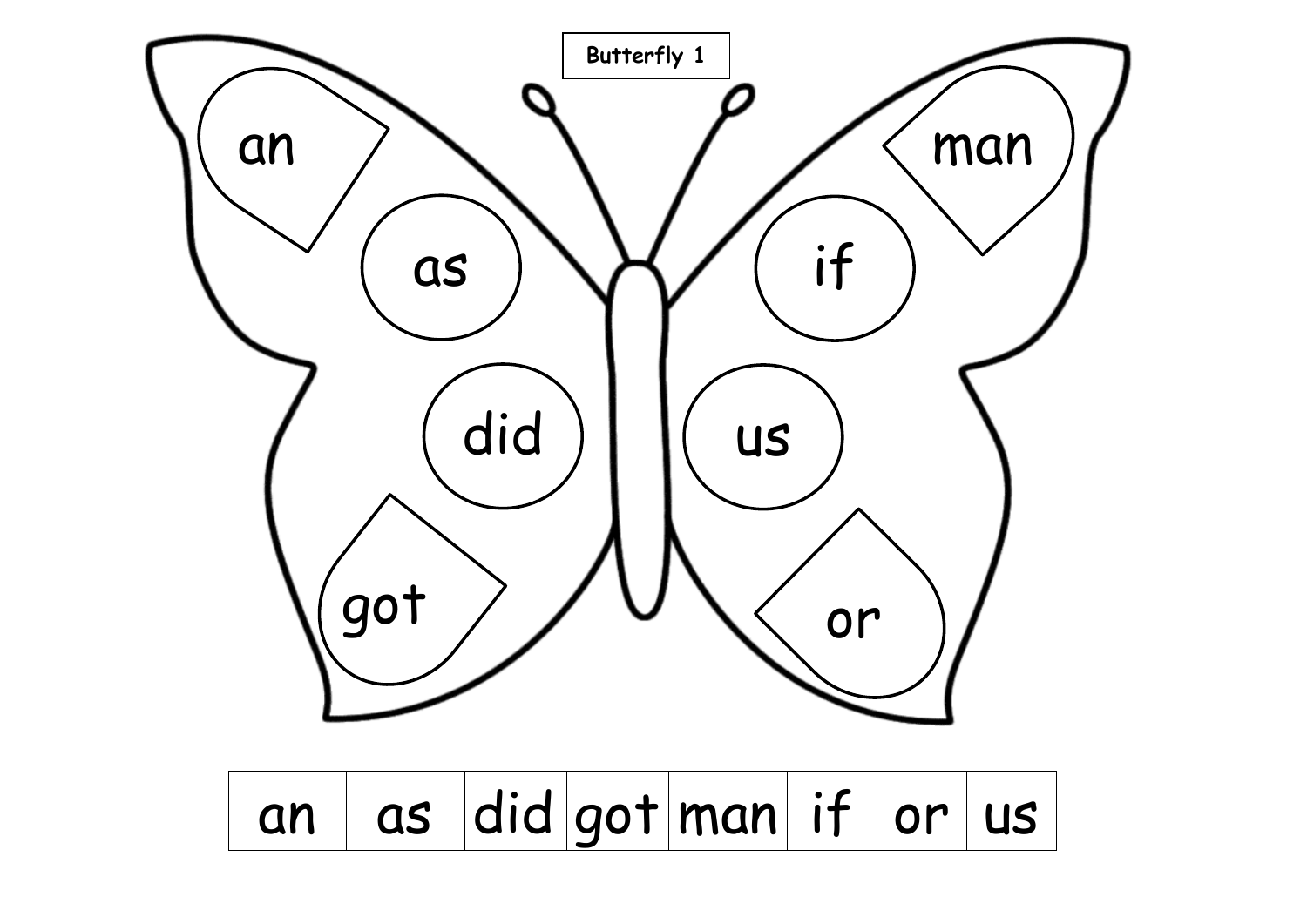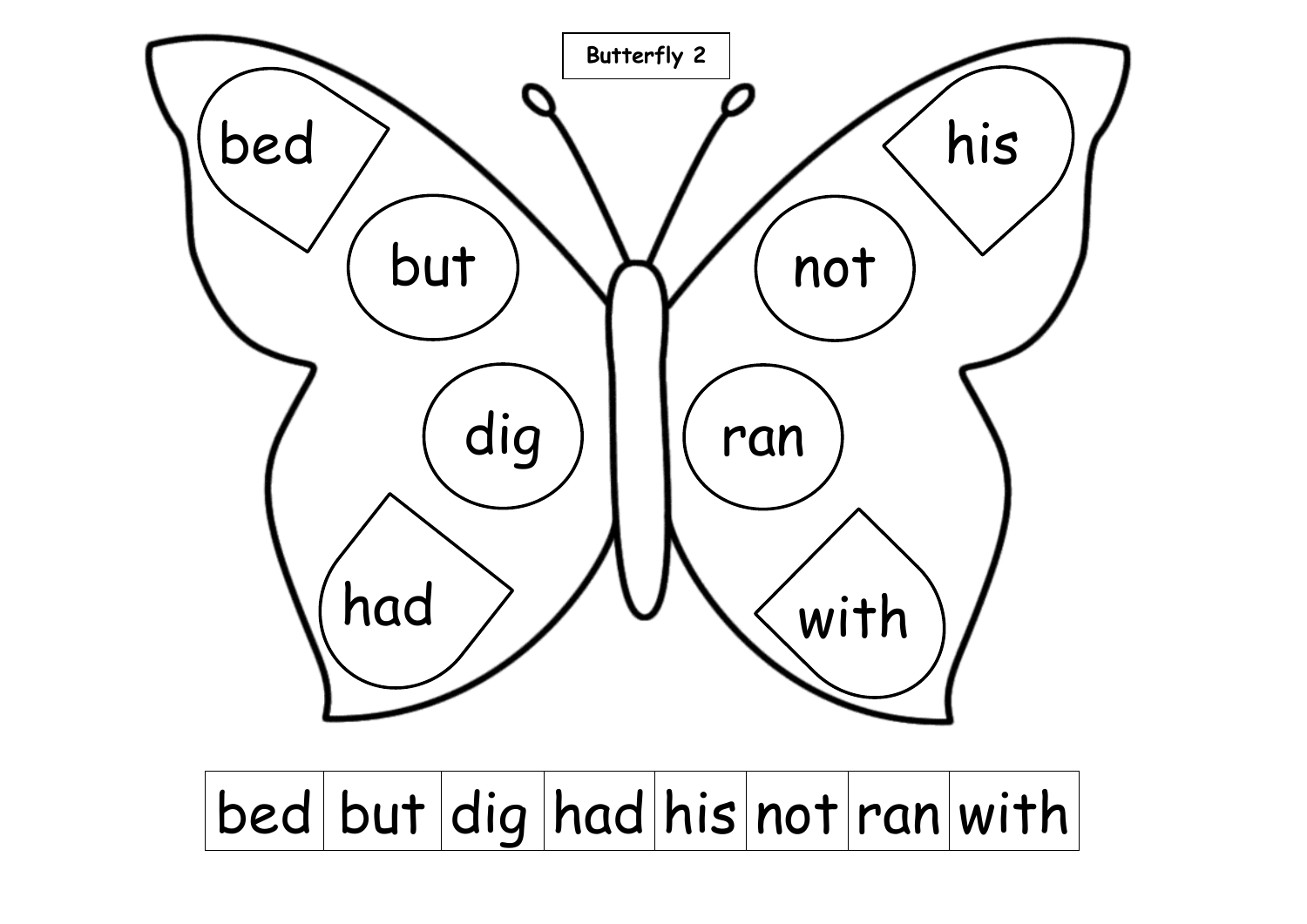

 $from |help | him | must | seen | saw | them | want$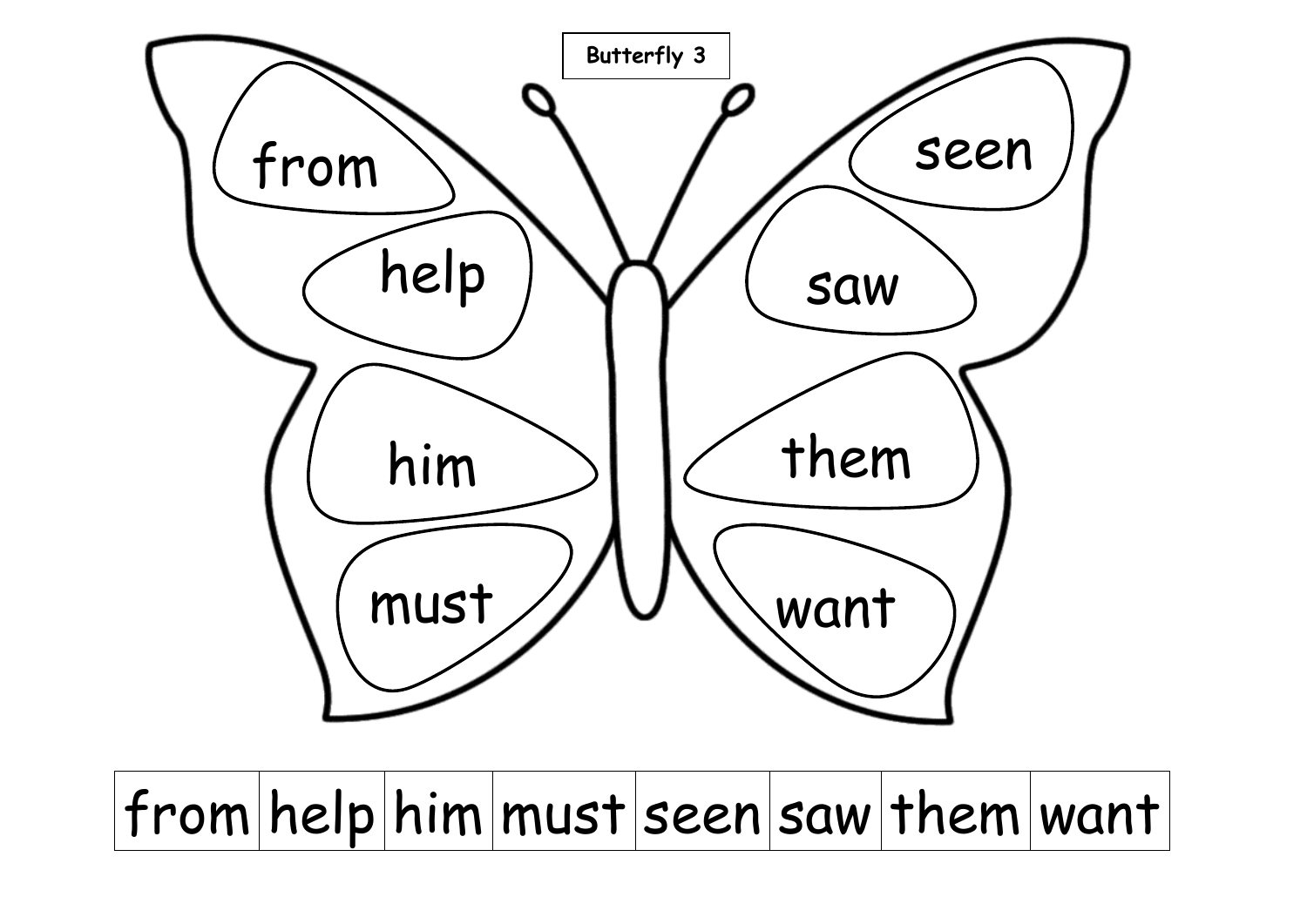

## back been down have her here many your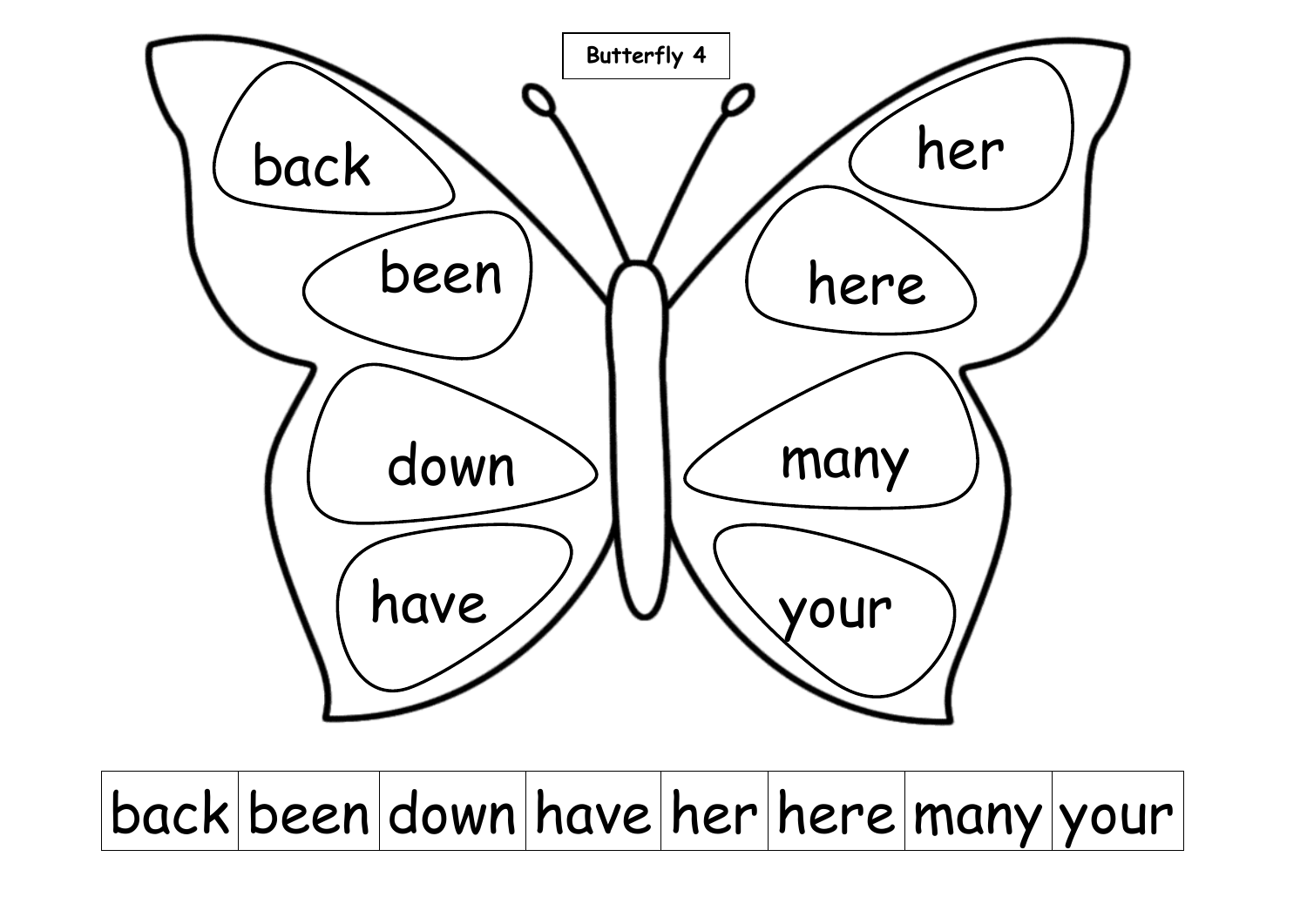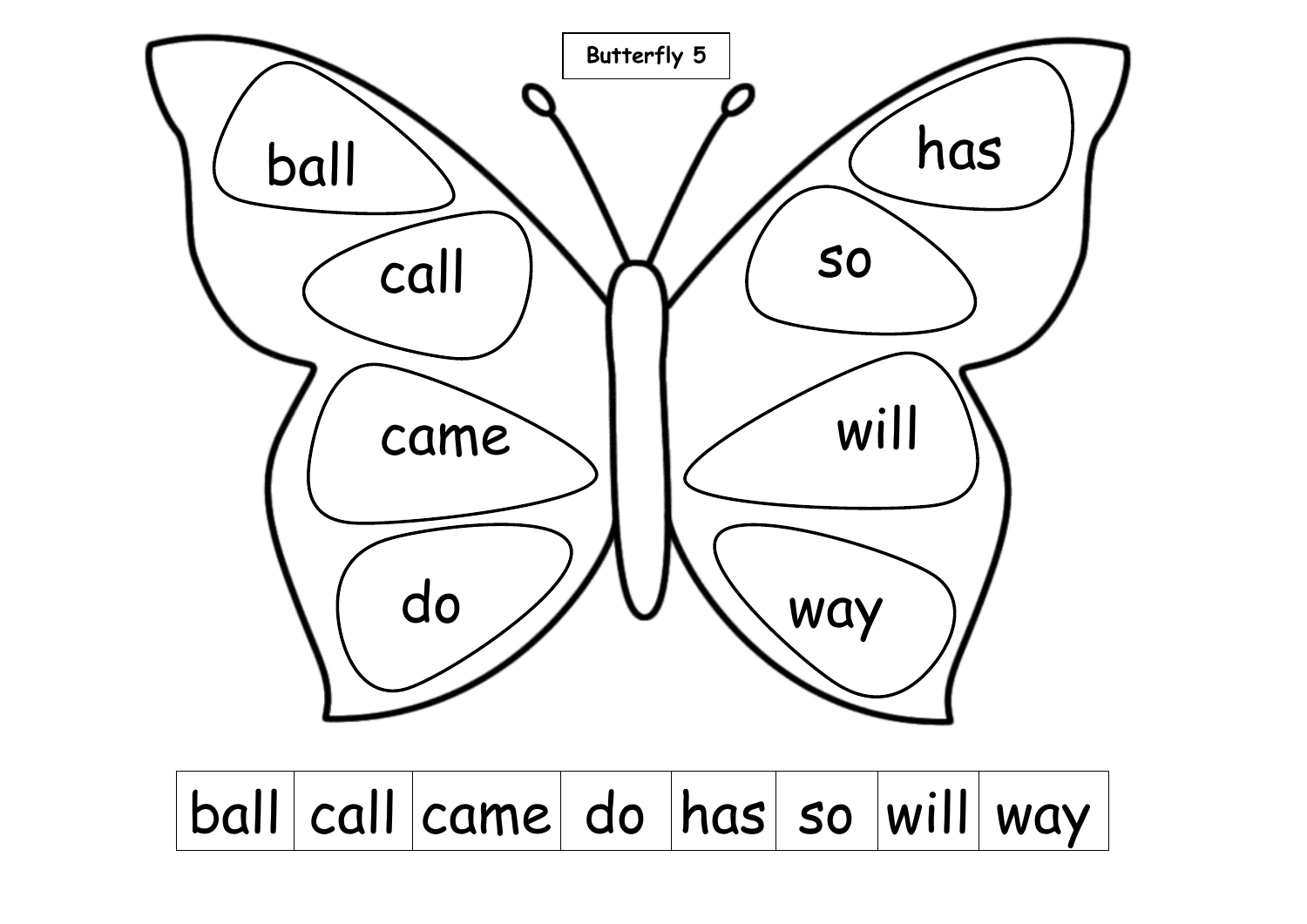

# could should would be good old very put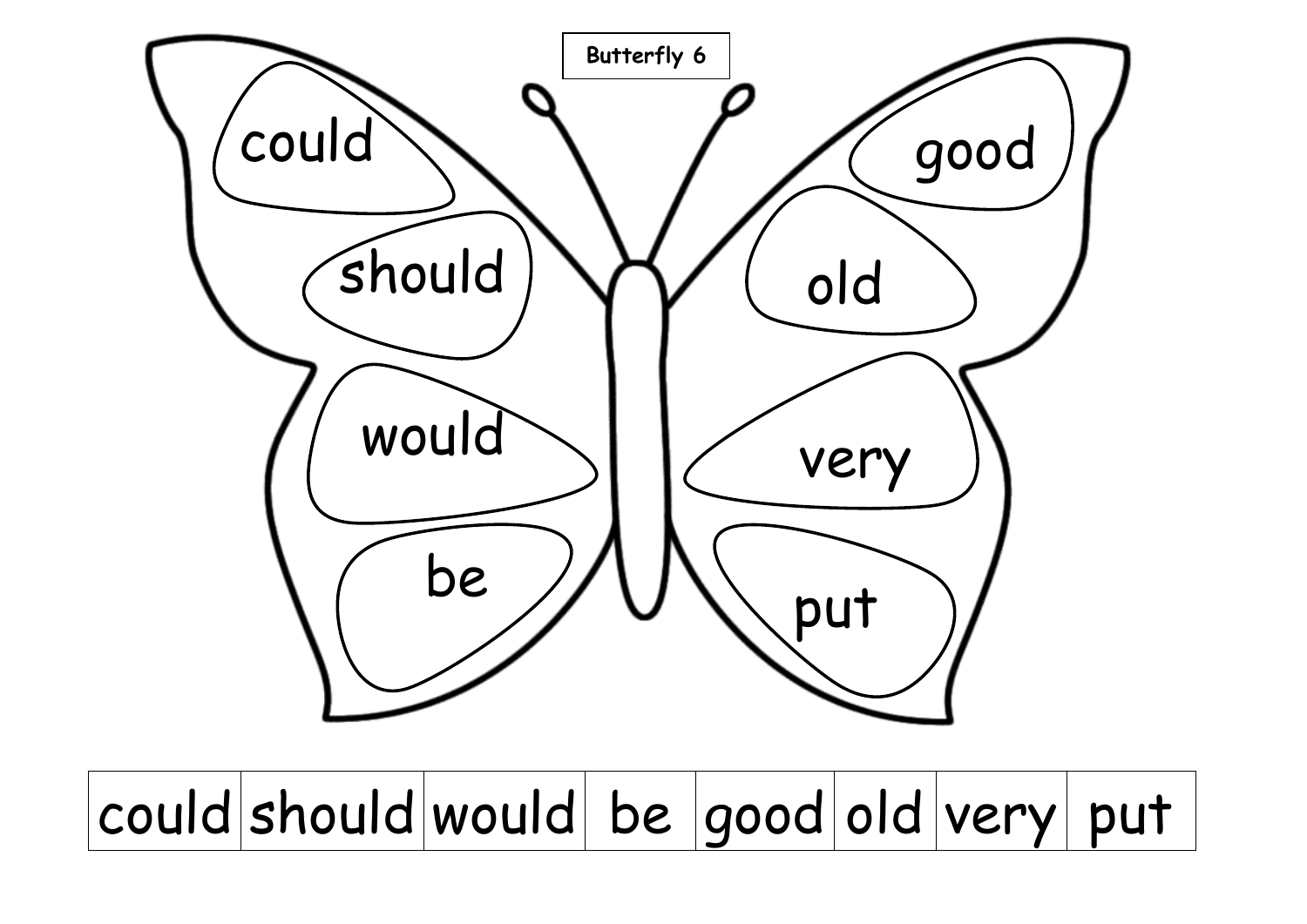

#### $what|where|when|who|by|once|took|water$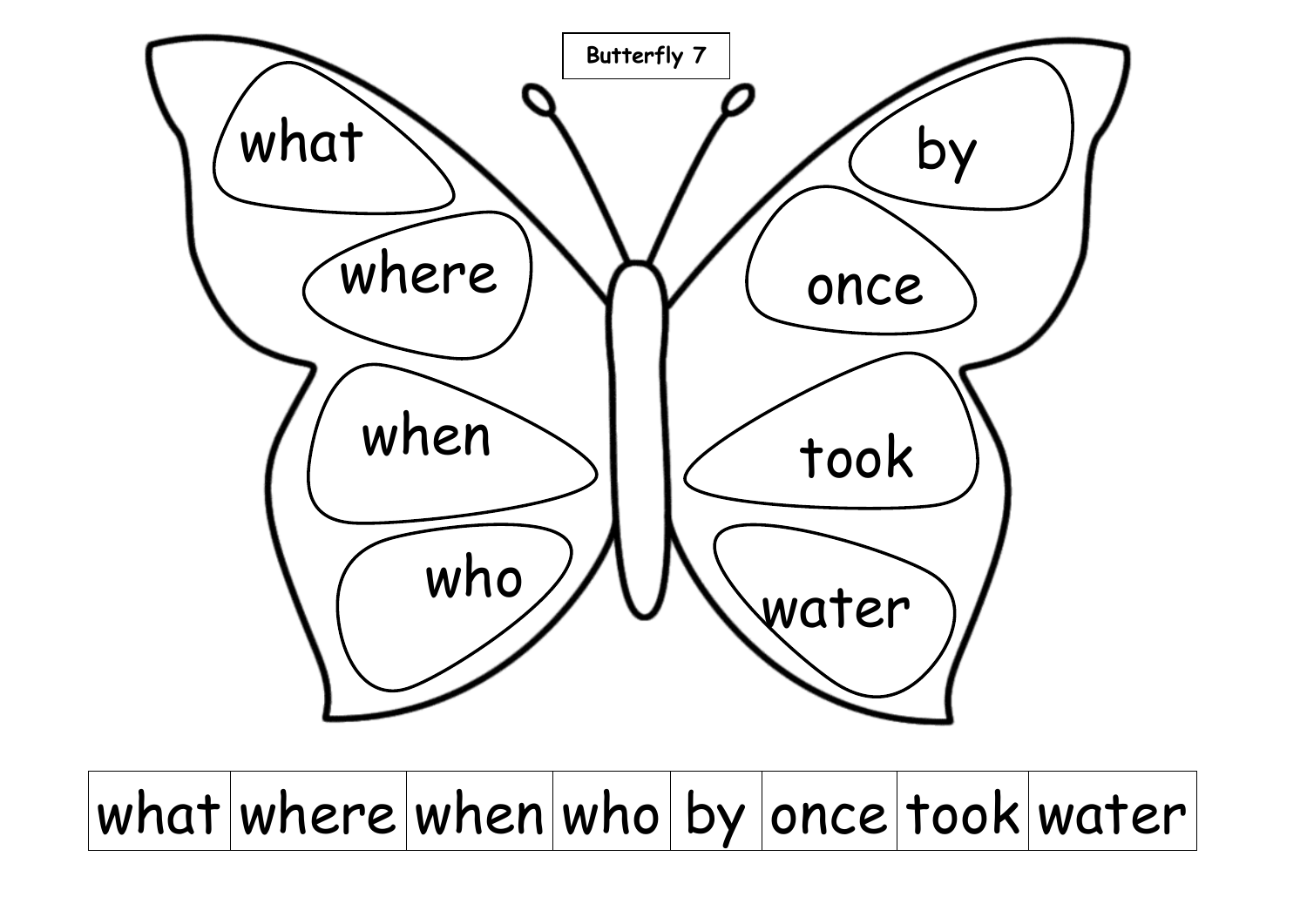

 $than |that|then|there|their|these|little|first$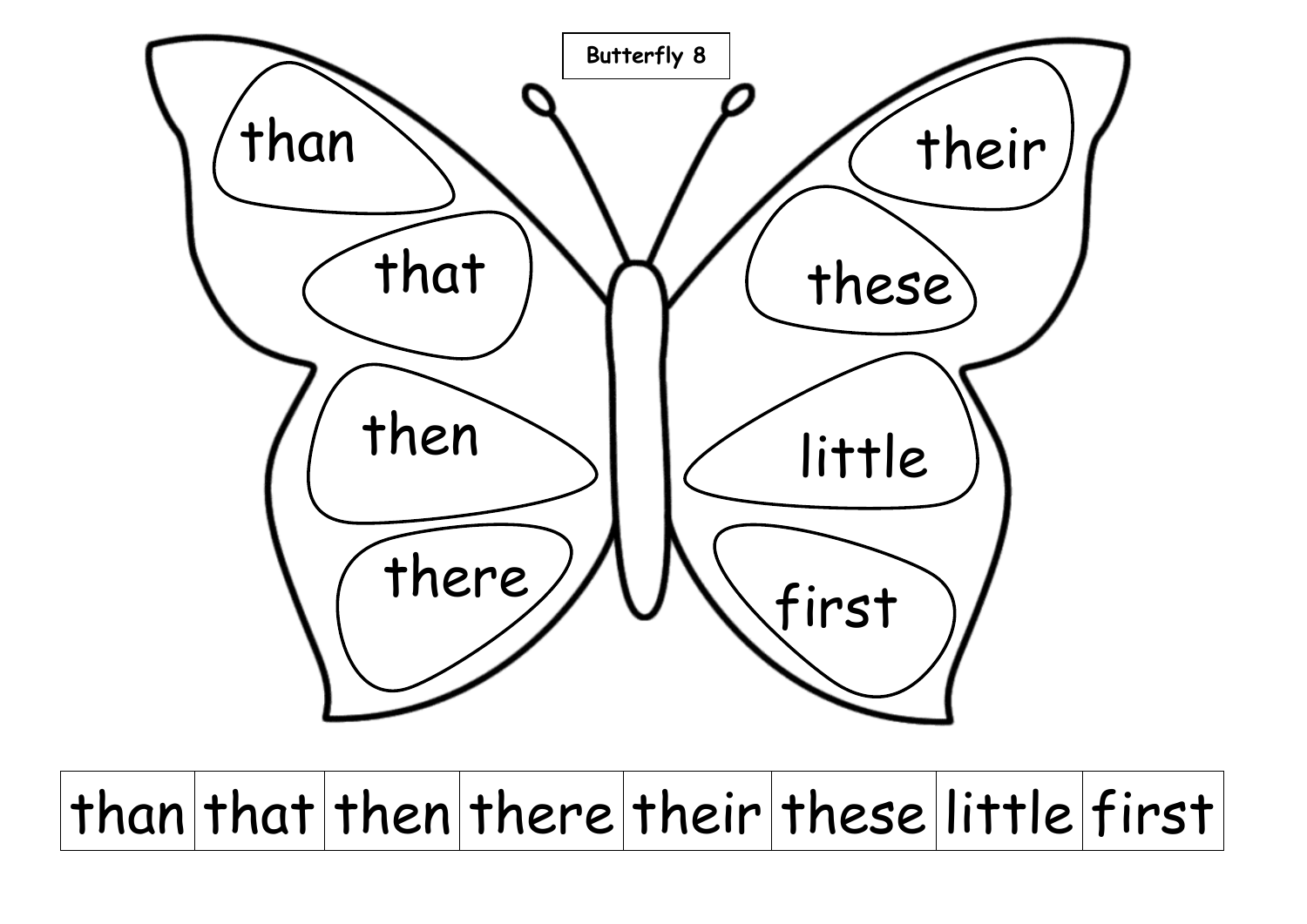

some girl called sister brother were more time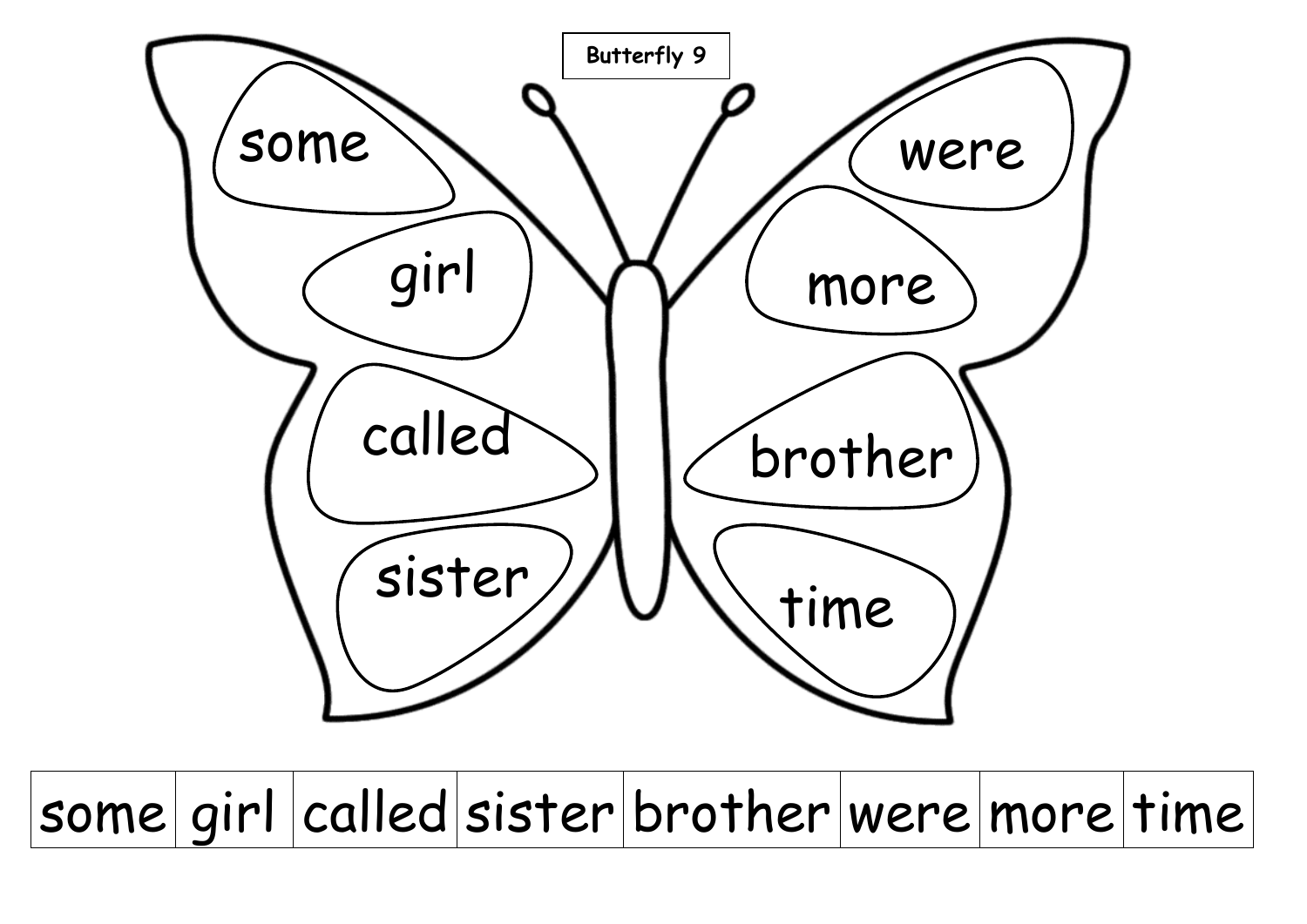

our out over again because boy now tree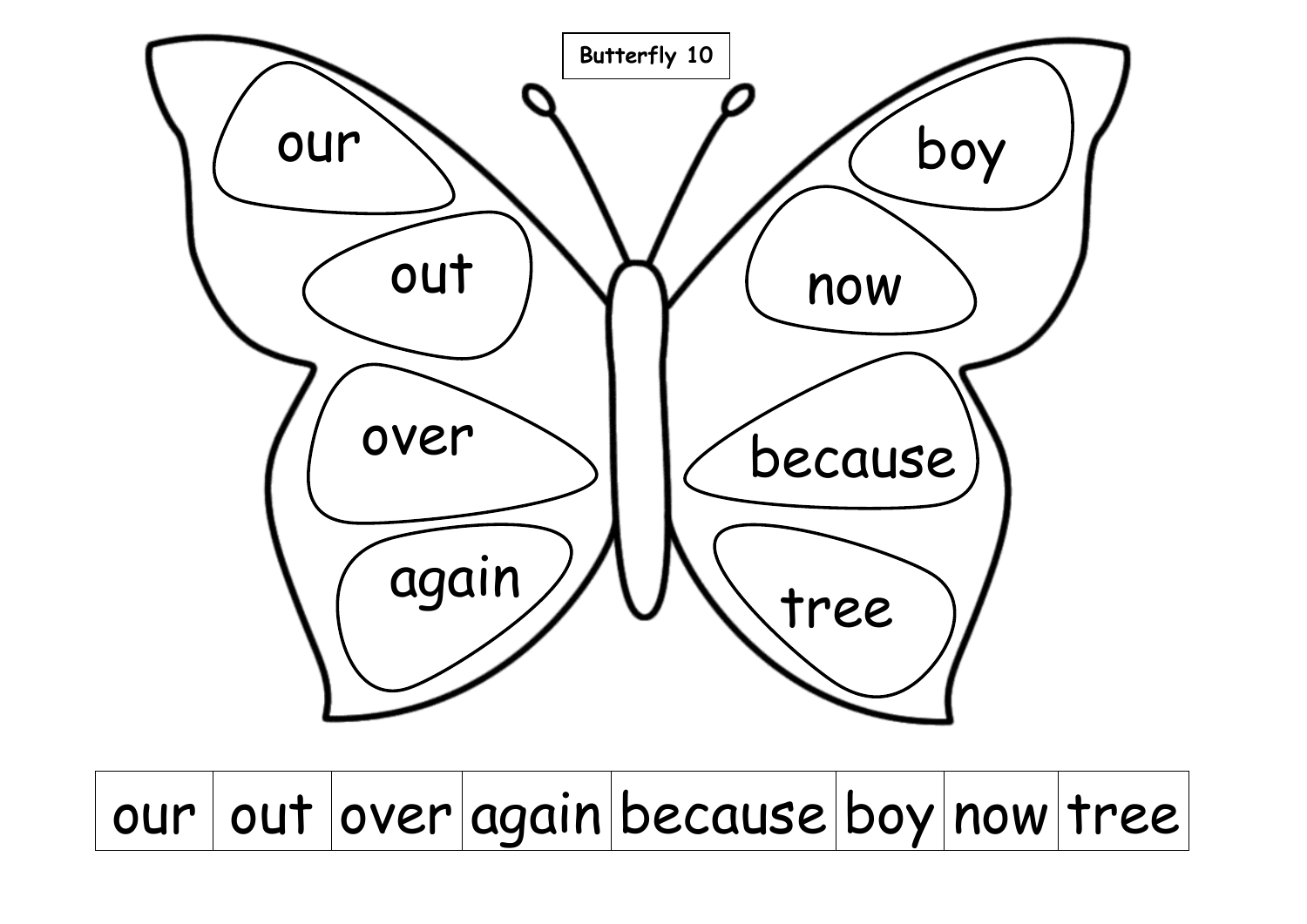

### people live lived love off next take house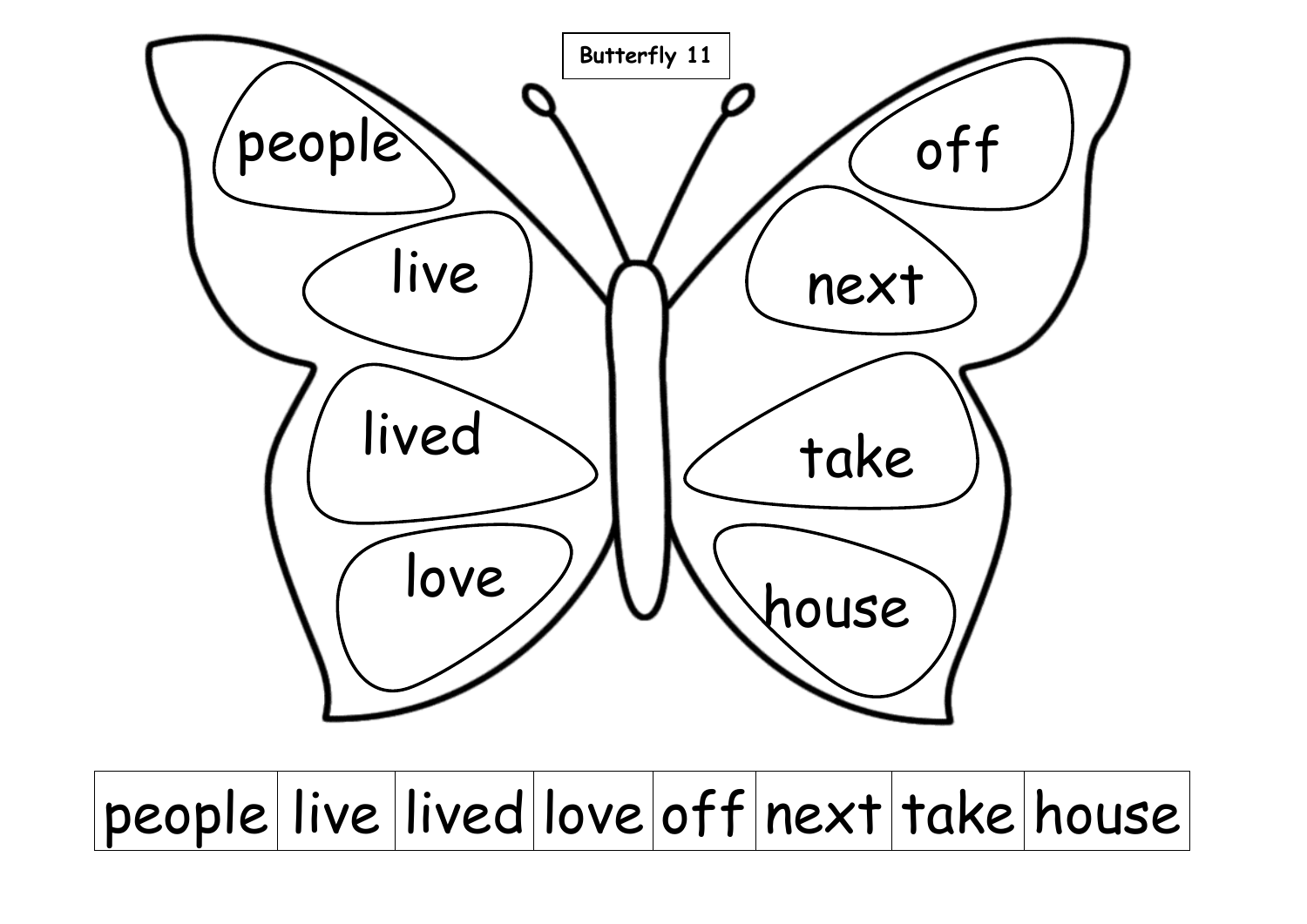

about door made make push pull name may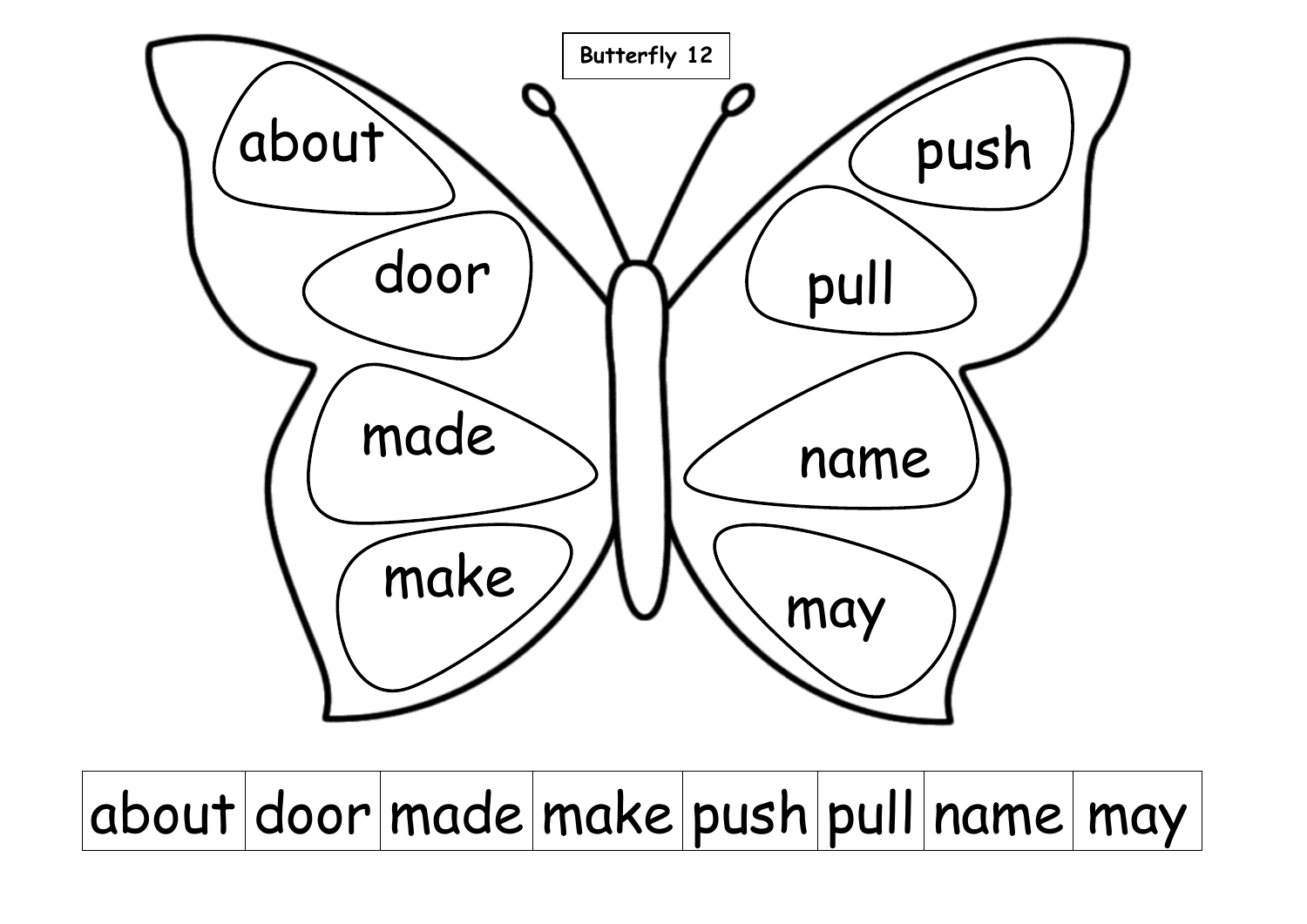

#### $after|can't|don't|another|just|last|too|now$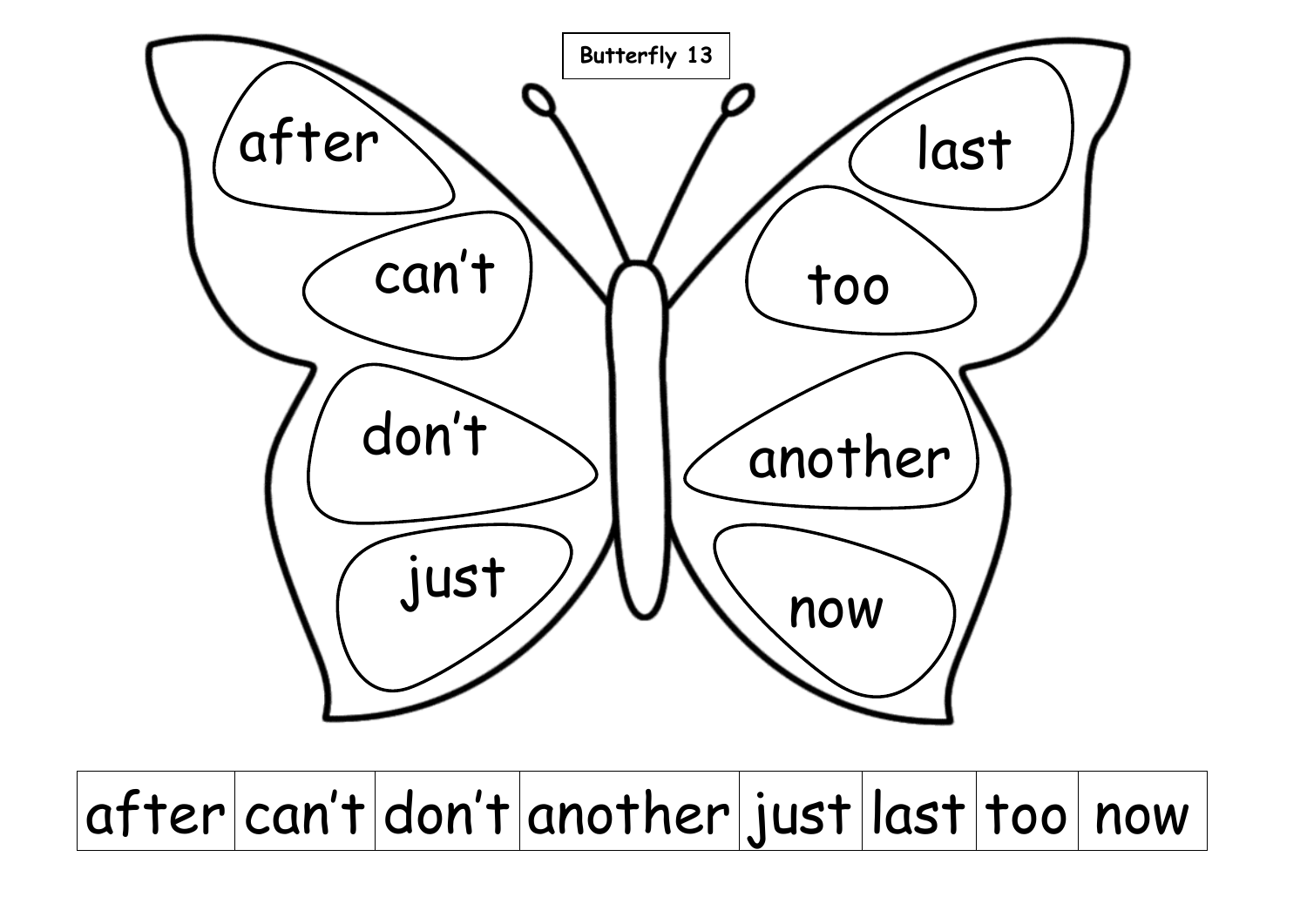

half jump home laugh much new school night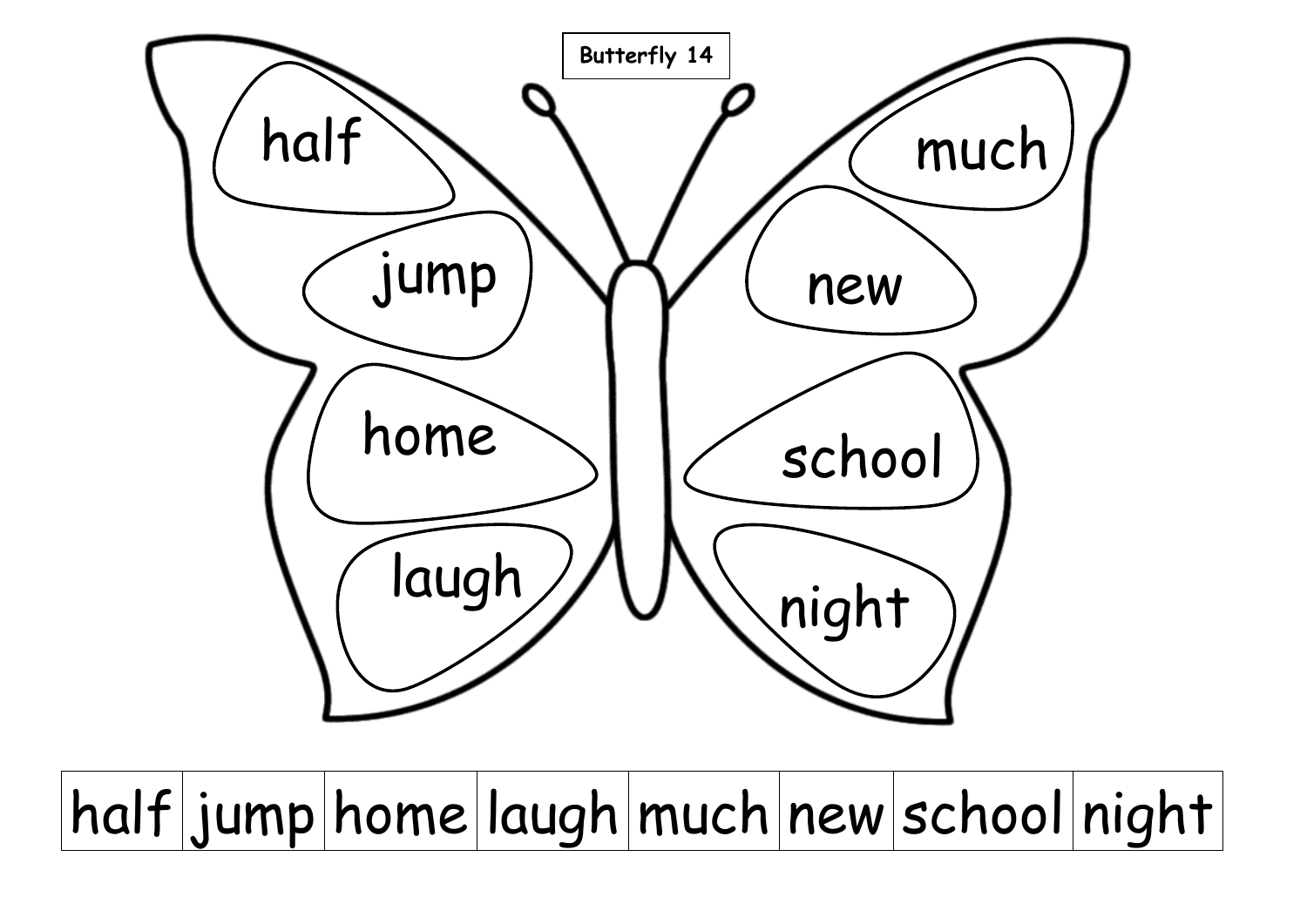

 $t$ ten four six two eight one nine five three seven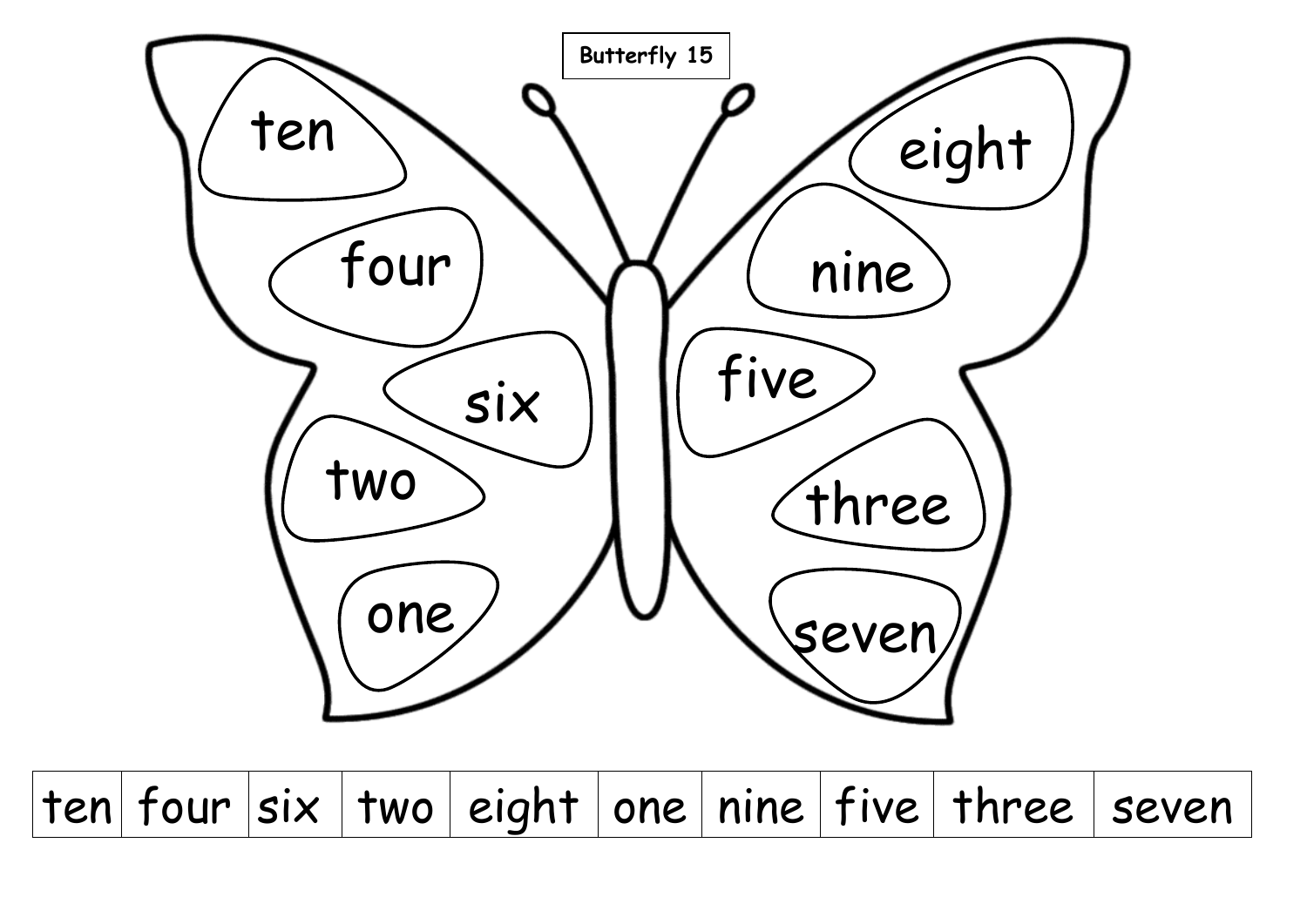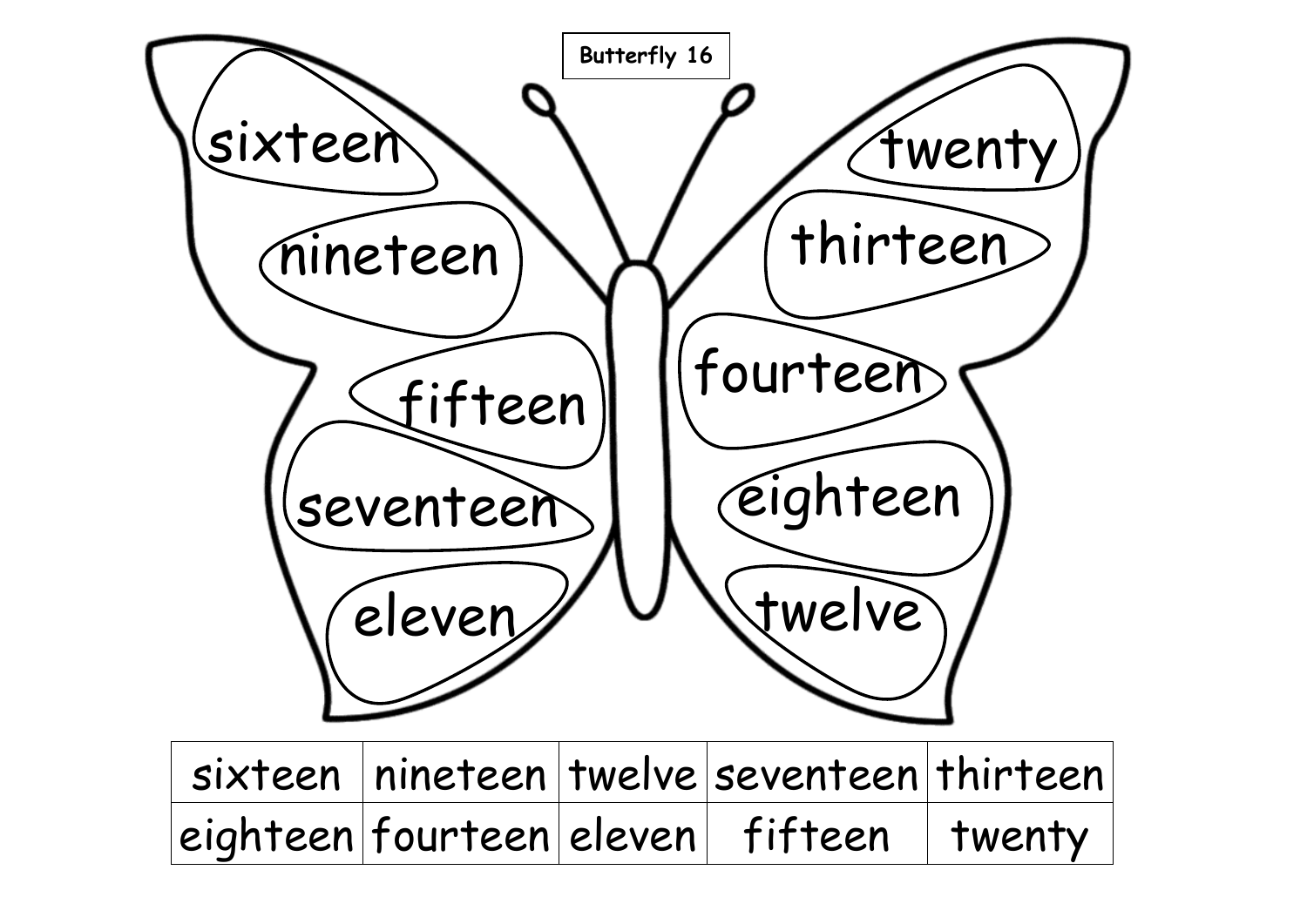

Wednesday Sunday Thursday Tuesday Saturday Monday Friday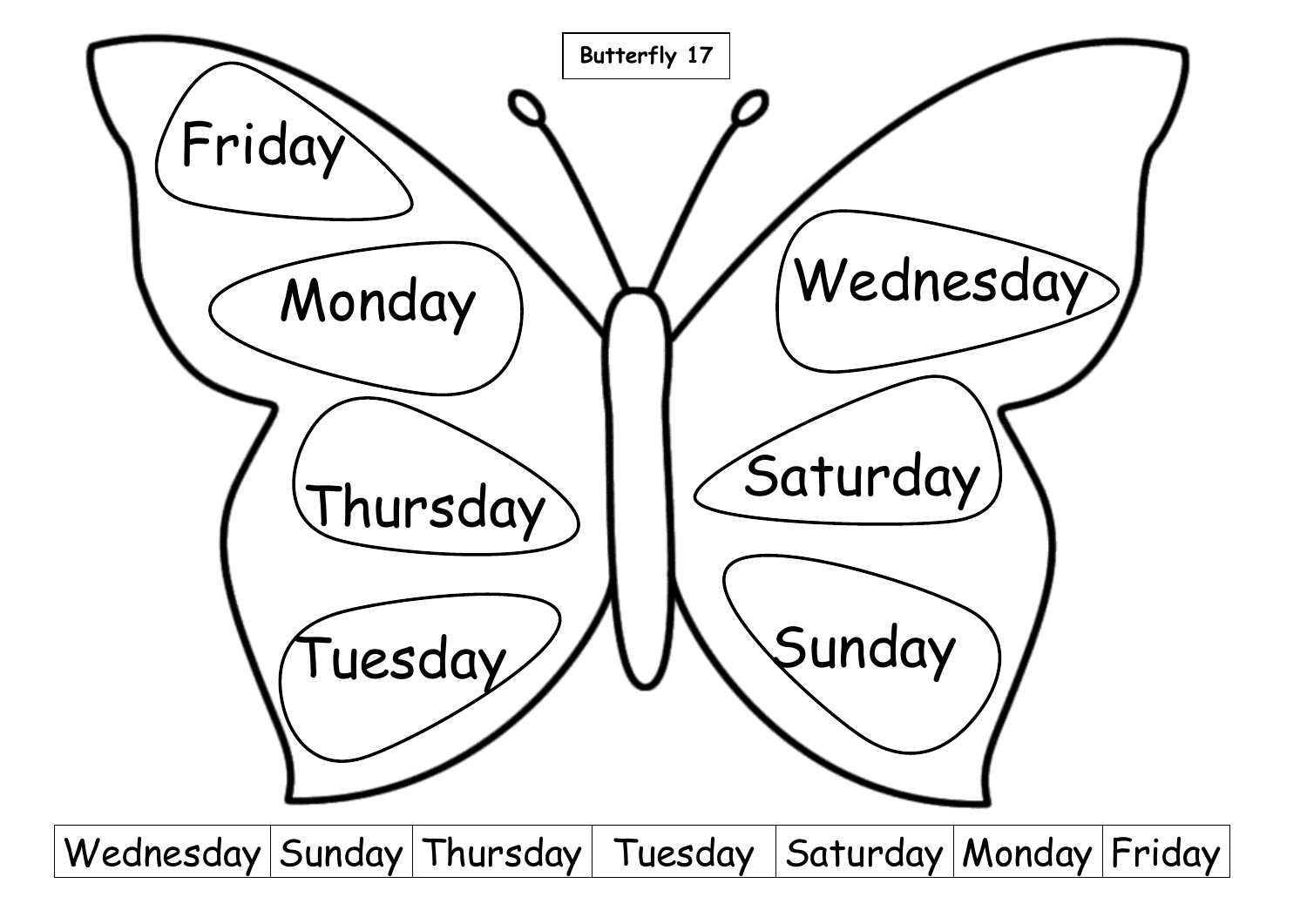